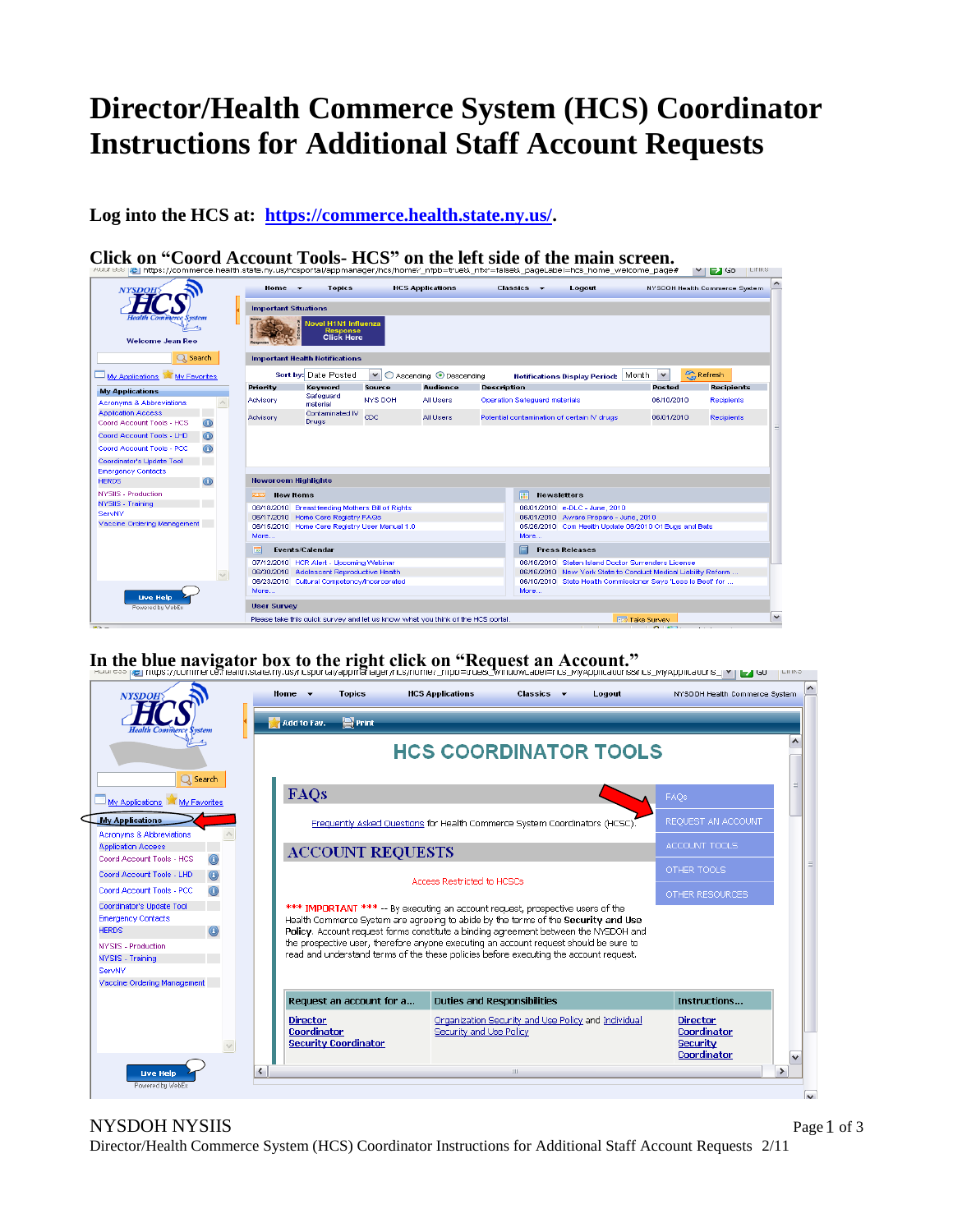## **Select the appropriate link under the column "Request an account for a….."**

| <b>Welcome Jean Reo</b>                                                                                                                                                     | <b>ACCOUNT REQUESTS</b>                                                                                                                                                                                                                                                                                                                                                                                                                      |                                                                                | ACCOUNT TOOLS                                                    |   |
|-----------------------------------------------------------------------------------------------------------------------------------------------------------------------------|----------------------------------------------------------------------------------------------------------------------------------------------------------------------------------------------------------------------------------------------------------------------------------------------------------------------------------------------------------------------------------------------------------------------------------------------|--------------------------------------------------------------------------------|------------------------------------------------------------------|---|
| $\alpha$ Search                                                                                                                                                             | Access Restricted to HCSCs                                                                                                                                                                                                                                                                                                                                                                                                                   |                                                                                | OTHER TOOLS                                                      |   |
| My Applications My Favorites                                                                                                                                                |                                                                                                                                                                                                                                                                                                                                                                                                                                              |                                                                                | OTHER RESOURCES.                                                 | 目 |
| <b>My Applications</b><br>Acronyms & Abbreviations<br><b>Application Access</b><br>Coord Account Tools - HCS<br>Coord Account Tools - LHD<br>Coord Account Tools - PCC<br>0 | *** IMPORTANT *** -- By executing an account request, prospective users of the<br>Health Commerce System are agreeing to abide by the terms of the Security and Use<br>Policy. Account request forms constitute a binding agreement between the NYSDOH and<br>the prospective user, therefore anyone executing an account request should be sure to<br>read and understand terms of the these policies before executing the account request. |                                                                                |                                                                  |   |
| Coordinator's Update Tool<br><b>Emergency Contacts</b>                                                                                                                      | Request an account for a                                                                                                                                                                                                                                                                                                                                                                                                                     | <b>Duties and Responsibilities</b>                                             | Instructions                                                     |   |
| $\odot$<br><b>HERDS</b><br>NYSIIS - Production<br>NYSIIS - Training<br>ServNY                                                                                               | <b>Director</b><br>Coordinator<br><b>Security Coordinator</b>                                                                                                                                                                                                                                                                                                                                                                                | Organization Security and Use Policy and Individual<br>Security and Use Policy | <b>Director</b><br>Coordinator<br><b>Security</b><br>Coordinator |   |
| Vaccine Ordering Management                                                                                                                                                 | <b>User</b>                                                                                                                                                                                                                                                                                                                                                                                                                                  | <b>Individual Security and Use Policy</b>                                      | <b>User</b>                                                      |   |
|                                                                                                                                                                             | <b>Prescribing Practitioner</b>                                                                                                                                                                                                                                                                                                                                                                                                              | Security and Use Policy for Medical Practices                                  | <b>Prescribing</b><br>Practitioner                               |   |
|                                                                                                                                                                             | Non-prescribing Practitioner                                                                                                                                                                                                                                                                                                                                                                                                                 | Individual NYS Licensed Practitioner Security and Use<br>Policy                | Non-prescribing<br>Practitioner                                  |   |
| Live Help                                                                                                                                                                   | Automated File Transfer                                                                                                                                                                                                                                                                                                                                                                                                                      | Organization Coqueillu and Llos Dollar for Dublic Llosific<br>Ш                | <b>Automotive Film</b>                                           |   |

**Director -** The Director is the person who can bind the organization with the New York State Department of Health (NYSDOH)--preferably a CEO or CFO. This person by default is also a Coordinator and User.

**Coordinator –** The Coordinator is the person who has the responsibility and authority to request and manage Commerce accounts and manage roles in the Communications Directory. This person by default is also a User. **Use the Coordinator option if you need to request a user account and be designated as Coordinator or if you are an existing user that needs to be designated as Coordinator.**

**Security Coordinator** - The Security Coordinator is the person who holds an information technology position in the organization and manages the Pubic Health Preparedness and Response (PHPAR) accounts, and also has the authority to request and manage Commerce accounts and manage roles in the Communications Directory. This person by default is also a Coordinator and User.